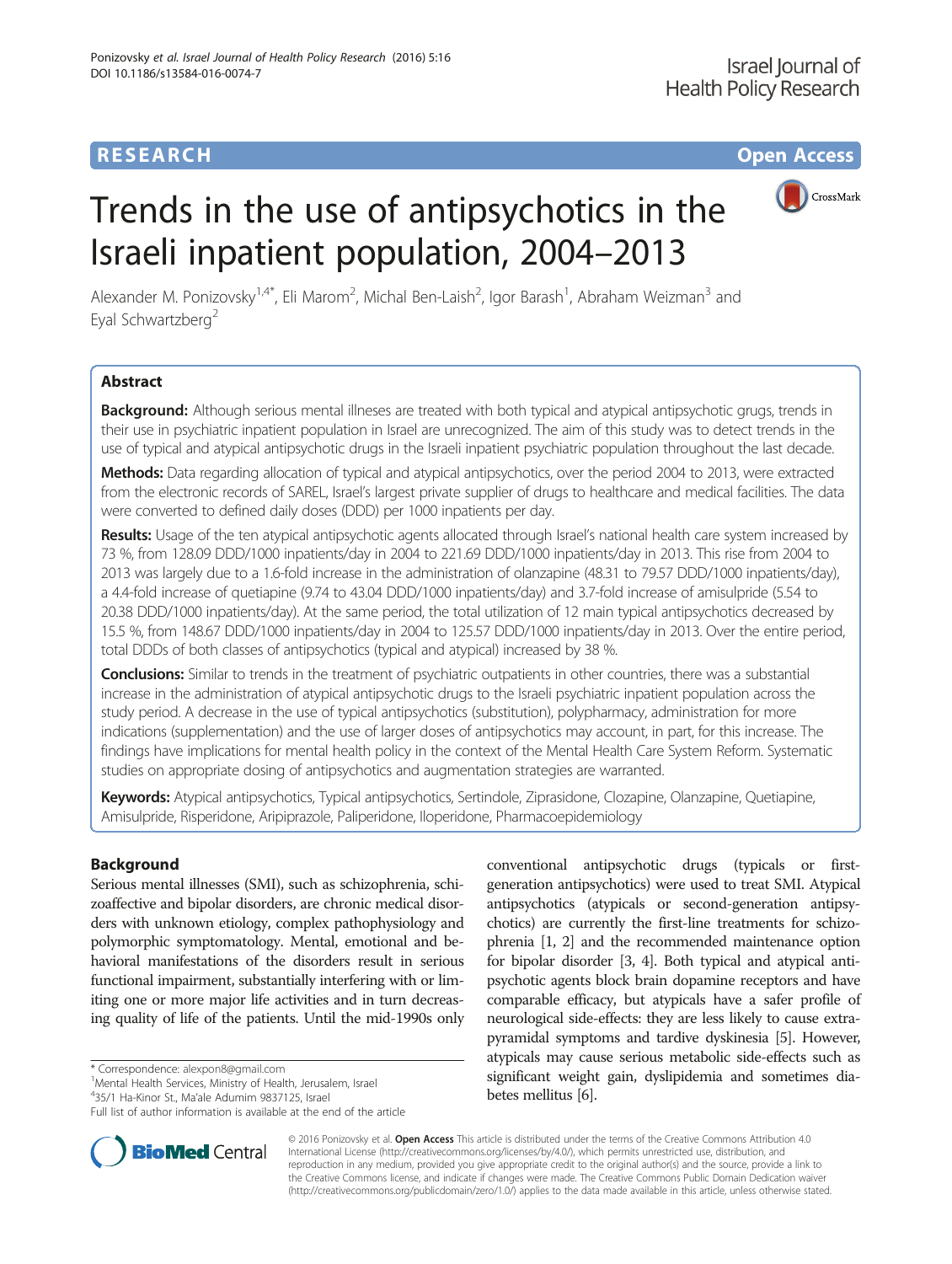Since their introduction in the mid-1990s, there has been a proliferation of atypical antipsychotics and there are currently at least 15 atypicals available in psychiatric practice in developed countries [\[7](#page-8-0), [8](#page-8-0)]. According to the ATC classification index [\[9\]](#page-8-0), atypicals belong to four chemical groups: 1) indole derivatives (N05AE): sertindole and ziprasidone; 2) diazepines, oxazepines, and thiazepines (N05AH): clozapine, olanzapine, and quetiapine; 3) benzamides (N05AL): amisulpride, and 4) other antipsychotics (N05AX): aripiprazole, iloperidone, paliperidone and risperidone. The introduction of each new atypical antipsychotic agent was accompanied by intense debates among clinicians and researchers regarding the efficacy, side-effect profiles and cost efficiency of the various new drugs [\[7\]](#page-8-0). Head-to-head comparisons of atypical antipsychotics lead to the conclusion that atypicals are not a homogenous class [[7](#page-8-0), [8\]](#page-8-0). Prescription patterns and, consequently, administration rates of these medications are most likely related to differences in the properties of the atypicals. Clinicians' prescribing preferences also take into account cost, healthcare policies, marketing, public perceptions, etc.

Over the past decade, several pharmacoepidemiological studies exploring trends in prescription and administration of psychotropic drugs (including atypical antipsychotics) were conducted in different countries [\[10](#page-8-0)–[13\]](#page-8-0). Trends were reported for special (e.g., children) and non-institutionalized (ambulatory) populations and were explained either by escalating off-label use or regulatory approval for indications other than schizophrenia and related psychoses [\[14\]](#page-8-0), such as bipolar mania and depression [\[15\]](#page-8-0), control of aggression, ADHD and conduct disorders in children [\[16\]](#page-8-0) and behavioral problems in elderly patients with dementia [\[17](#page-8-0)]. In addition, there are a few studies that assessed antipsychotic drug use in inpatient settings [\[18, 19\]](#page-8-0). Findings revealed that although the use of atypical antipsychotics dominated inpatient practice, total antipsychotic dosing had not increased from 1998 to 2002 [\[18\]](#page-8-0). In ambulatory settings, from 2004 to 2009 total antipsychotic doses increased by 97 %, with better clinical improvement and without apparent increase in major side-effects [\[19](#page-8-0)]. Unfortunately, an analogous investigation was not carried out in Israel. Our choice of the targeted population was based on both the availability and reliability of the data on the use of atypicals by psychiatric inpatients and the availability of reliable statistics of psychiatric admissions over the study period.

The psychiatric hospitalization system in Israel includes ten psychiatric hospitals and twelve psychiatric wards in general hospitals. These services provide inpatient care or day hospitalization according to the severity of the patient's condition. Despite major reform in the patterns of mental health care which resulted in a massive reduction in the number of inpatient beds - from 0.79/1000 population in 2004 to 0.42/1000 population in 2013, the numbers of persons hospitalized yearly over this period declined by only 2.9 % from 18,286 in 2004 to 17,736 in 2013 [[20](#page-8-0)]. Health insurance in Israel is mandatory and is provided by major health maintenance organizations. The drugs covered by the mandatory insurance are included in the National List of Health Services (NLHS). All antipsychotic agents recommended as first-line treatment (except for sertindole) for SMI, are included in the health service list of approved medications. Findings from this study could have important implications for mental health policymakers and cross-country comparisons.

The primary aim of this study was to detect trends in the use of typical antipsychotics (perphenazine, thioridazine, clotiapine levomepromazine, fluphenazine, propericiazine, chlorpromazine, haloperidol, flupentixol, zuclopenthixol, pimozide, and sulpiride) and atypical antipsychotics (sertindole, ziprasidone, clozapine, olanzapine, quetiapine, amisulpride, risperidone, aripiprazole, paliperidone and iloperidone) in the Israeli inpatient psychiatric population throughout the last decade. The second aim was to assess the possible contributors to the trends in the use of antipsychotics. Namely, if there is an increase in use of atypicals, does this occur entirely at the expense of typicals (substitution), or does the introduction of atypicals actually expand the total use of antipsychotics (supplementation)? The latter could occur if psychiatrists are willing to use atypicals for patients or indications where they were reluctant to use typicals.

## Methods

Drug utilization data were derived from the database maintained by SAREL which is the largest private supplier of drugs to health maintenance organizations and medical facilities in Israel. The company is the only provider of all atypical antipsychotic formulations (allocated by the National Health Insurance system) to all psychiatric hospitals and psychiatric departments in general hospitals in Israel. Data on the total annual administration of the medications (amisulpride, clozapine, olanzapine, quetiapine, risperidone, and ziprasidone) were evaluated for the years 2004–2013. In addition, we analyzed consumption of four other atypicals – sertindole, paliperidone, aripiprazole, and iloperidone that have been marketed in Israel since 2008, 2009, 2011 and 2013, respectively. In parallel to the analysis of the trends in total administration of atypical antipsychotics, we also analyzed the changes in typical antipsychotics over the same period. Dosages for all drugs were converted to defined daily doses (DDD) per 1000 psychiatric inpatients per day, which is the average maintenance dosage as defined by the World Health Organization Collaborating Center for Drug Statistics [[21](#page-8-0)]. DDDs are based on the ATC classification index. [[9](#page-8-0)] To calculate administration rates, we used the formula "number of DDD per 1000 psychiatric inpatients per day  $=$  number of packages dispensed  $\times$  number of doses per package  $\times$  number of mg per dose  $\times$  1000 psychiatric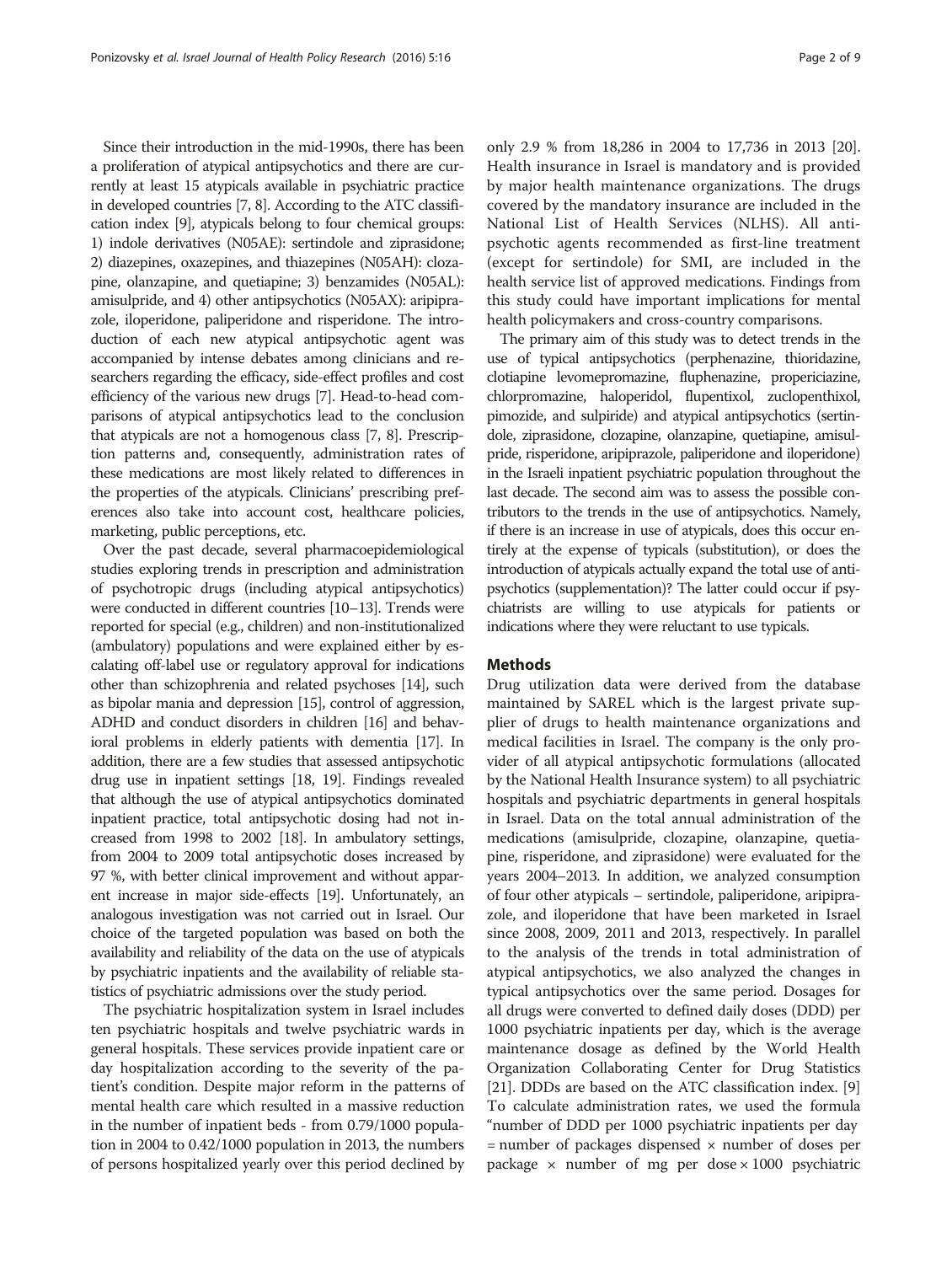inpatients/DDD in mg x number of psychiatric patients in Israel for the year  $\times$  365 days". Data regarding the total population of psychiatric patients (both inpatients and those in day hospitalization) for each year studied were obtained from the corresponding administrative databases maintained by the Department of Information and Evaluation in the Ministry of Health [\[20](#page-8-0), [22\]](#page-8-0). The retrospective study did not require Institutional Review Board approval because of the anonymous nature of the data used (without patient ID codes) (Table 1 and Fig. [1](#page-3-0)).

## Results

Over the study period, the total annual administration of atypical antipsychotics allocated by Israel's national health care system increased by 73 %, from 128.09 in 2004 to 221.69 DDD/1000 inpatients/day in 2013. Table 1 and Fig. [1](#page-3-0) show that the administration of olanzapine increased by a factor of 1.6, from 48.31 in 2004 to 79.57 DDD/1000 inpatients/day in 2013. The corresponding figures for quetiapine demonstrated a 4.4-fold increase, from 9.74 DDD/1000 in 2004 to 43.04 DDD/1000 inpatients/day in 2013 and for amisulpride a 3.7-fold increase, from 5.54 in 2004 to 20.38 DDD/1000 inpatients/ day in 2013. During the same period, clozapine administration increased by 15 %, whereas risperidone administration decreased by 18 %. There was also a 3-fold reduction in ziprasidone administration. For more recently marketed drugs, there was nearly a 9-fold rise in paliperidone administration, from 1.34 in 2009 to 11.98 DDD/1000 inpatients/day in 2013 and a 1.5-fold rise in aripiprazole utilization, from 4.04 in 2011 to 5.90 DDD/ 1000 inpatients/day in 2013 (Fig. [2](#page-3-0)).

As can be seen in Fig. [2](#page-3-0), out of four ATC antipsychotic groups (N05AE; N05AH; N05AL, and N05AX), drug administration, as measured by DDD per 1000 inpatients per day, rose substantially during the study period only in the N05AH group, while in the N05AX group the administration rate increased slightly and there was even some decline in the remaining groups (Fig. [3](#page-4-0)).

Figure [3](#page-4-0) depicts change in proportions of the ATC groups of atypical antipsychotics consumed in Israel over the study period. As can be seen, there is a substantial trend towards increase in the proportions of atypical preparations from the N05AH group including clozapine, olanzapine and quetiapine (from 56.7 % in 2004 to 73.4 % in 2013) alongside reduction in the proportions of atypicals from the N05AE group including sertindole and ziprasidone (4.9 % and 1.3 %, respectively), and the N05AL group including amisulpride (22 % and 9.2 %, respectively). The proportions of atypicals from the N05AX group (risperidone, aripiprazole, paliperidone and iloperidone) remained unchanged (around 16 %) during the study period (Tables [2](#page-4-0) and [3](#page-5-0)).

We assessed the use of atypical antipsychotics against the use of typical antipsychotics at the same time period. As can be seen in Table [2](#page-4-0), the total utilization of 12 main typicals (perphenazine, thioridazine, clotiapine levomepromazine, fluphenazine, propericiazine, chlorpromazine, haloperidol, flupentixol, zuclopenthixol, pimozide, and sulpiride) decreased by 15.5 %, from 148.67 DDD/1000 inpatients/day in 2004 to 125.57 DDD/1000 inpatients/day in 2013. The corresponding figures for individual typicals were for Flupentixol 67 %, Chlorpromazine 62 %, Sulpiride 29 %, Zuclopenthixol 16.5 %, and Haloperidol 8 %. Only Pimozide's use rose by 8 times at that period, from 0.03 DDD/1000 inpatients/day in 2004 to 0.24 DDD/1000 inpatients/day in 2013. However, its portion of total typical antipsychotic consumption was small. Table [3](#page-5-0) shows that for the study period the ratio of atypical to typical antipsychotics usage (expressed in percentages) has changed significantly in favor of atypical medications, from 46.3/53.7 % in 2004 to 63.8/36.2 % in 2013.

Table 1 Consumption in defined daily dose per 1000 psychiatric inpatients per day of ten atypical antipsychotics covered by Israel's national health care system, 2004 - 2013

|              | 2004  | 2005  | 2006  | 2007  | 2008  | 2009  | 2010  | 2011  | 2012  | 2013  |
|--------------|-------|-------|-------|-------|-------|-------|-------|-------|-------|-------|
| Olanzapine   | 48.31 | 44.69 | 65.79 | 55.85 | 55.14 | 64.48 | 47.39 | 58.04 | 89.50 | 79.57 |
| Clozapine    | 34.87 | 27.03 | 45.02 | 28.44 | 30.08 | 41.07 | 31.59 | 38.40 | 44.85 | 40.22 |
| Quetiapine   | 9.74  | 17.01 | 21.60 | 20.73 | 24.90 | 32.04 | 28.63 | 28.71 | 45.97 | 43.04 |
| Risperidone  | 21.61 | 26.86 | 26.37 | 33.99 | 23.35 | 25.16 | 19.52 | 19.86 | 23.02 | 17.79 |
| Paliperidone |       |       |       |       |       | 1.34  | 3.42  | 5.26  | 14.79 | 11.98 |
| Aripiprazole |       |       |       |       |       |       |       | 4.04  | 5.53  | 5.90  |
| Iloperidone  |       |       |       |       |       |       |       |       |       | 0.03  |
| Amisulpride  | 5.54  | 6.03  | 8.57  | 7.71  | 9.41  | 9.33  | 11.29 | 16.92 | 23.92 | 20.38 |
| Ziprasidone  | 8.02  | 4.77  | 3.42  | 3.18  | 3.53  | 3.28  | 3.24  | 4.20  | 2.46  | 2.69  |
| Sertindole   |       |       |       |       | 0.36  | 1.01  | 0.35  | 0.11  | 0.24  | 0.11  |
| Total        | 128.1 | 126.4 | 170.8 | 149.9 | 146.8 | 177.7 | 145.4 | 175.5 | 250.3 | 221.7 |
|              |       |       |       |       |       |       |       |       |       |       |

The blanks correspond to the periods in which the drugs were not marketed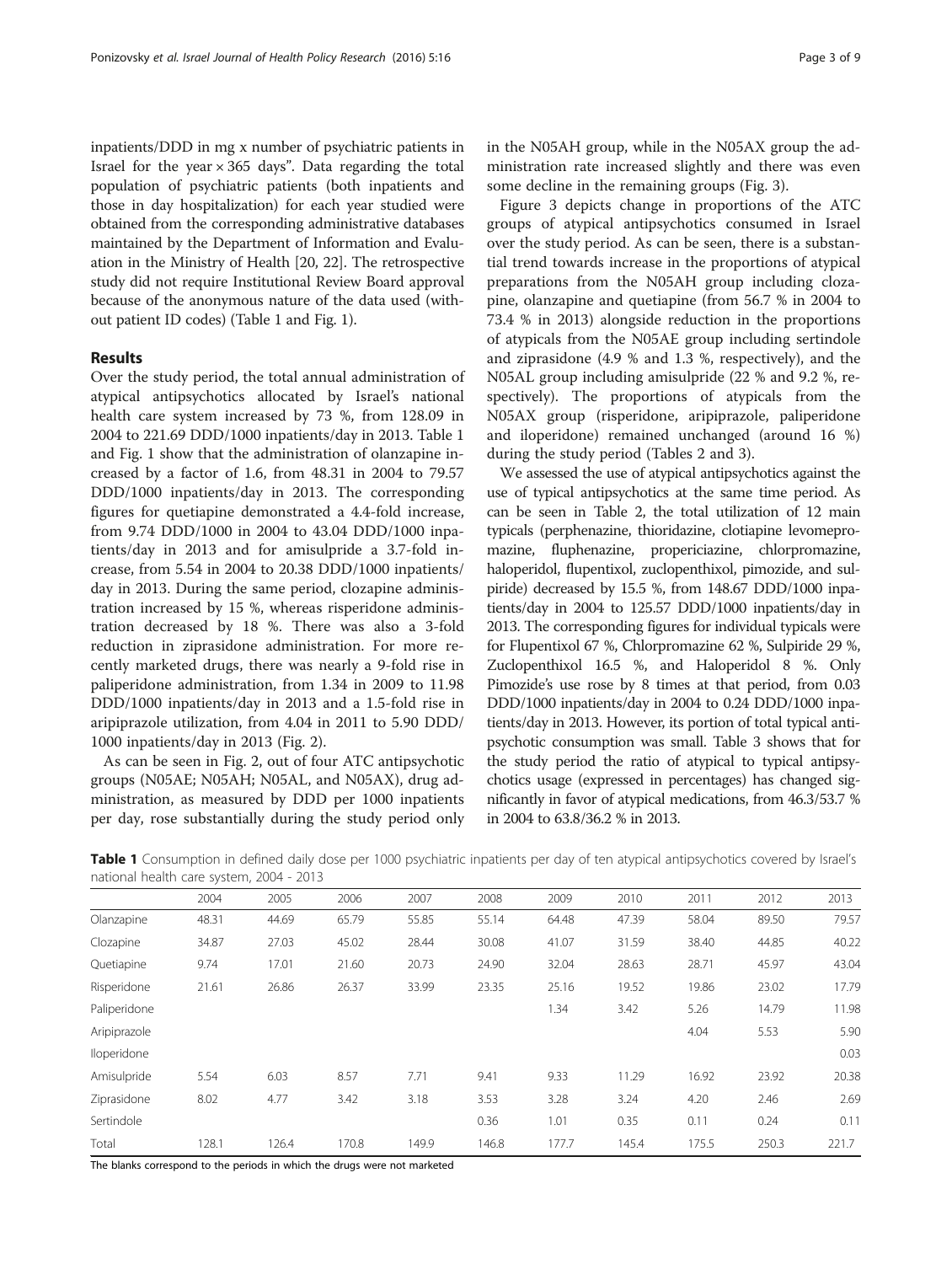<span id="page-3-0"></span>

Regarding the substitution/supplementation question, it was found that over the entire period, total DDDs of both classes of antipsychotics (typical and atypical) increased by 38 %. This shows that in addition to the substitution that is already noted (i.e., the decline in typicals' share), there was also a supplementation which expanded overall use of antipsychotics.

## **Discussion**

We investigated the trends in the administration of both typical and atypical antipsychotic drugs in the inpatient population in Israel over the last decade. Results show a substantial increase in the total administration of atypicals, with olanzapine, quetiapine and amisulpride and, recently, aripiprazole and paliperidone accounting for the increase. The administration of older atypicals rose only slightly (e.g., clozapine) or was even somewhat

reduced (e.g., risperidone). The growth of atypicals represents both substitution and supplementation, since atypicals' share increased but so did the overall use of antipsychotics (increased by 38 %). It appears that there was not only substitution of typicals by atypicals, but also use of atypicals for patients or indications in which psychiatrists were reluctant to use typicals.

Similar trends towards increase in the utilization of atypicals have been reported in other countries [\[12\]](#page-8-0). For instance, there was 217 % increase between 2000 and 2011 in Australia; [[13](#page-8-0)] the proportion of prescriptions for atypicals rose from 7 % to 96 % between 1996 and 2001 in the United States [\[16\]](#page-8-0) and from 0 % to 78 % between 1999 and 2005 in Spain [[10](#page-8-0)]. However, unlike our study, the trends were reported for special (e.g., children) and noninstitutionalized (ambulatory) populations. The rise in atypicals can be explained by both patterns (substitution

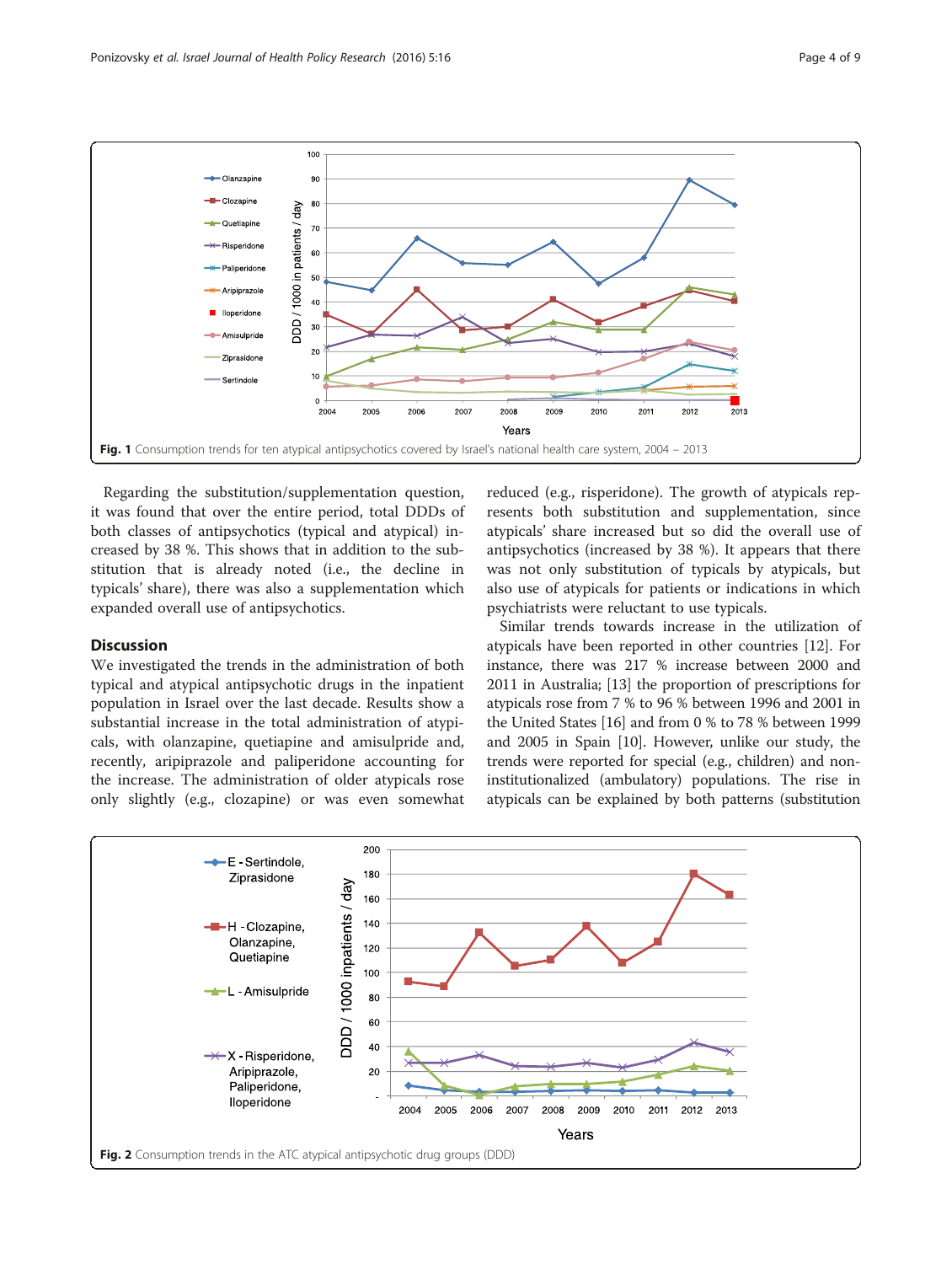<span id="page-4-0"></span>

and supplementation) [\[10, 12, 16](#page-8-0)]. The pattern of supplementation was reflected by either escalating off-label use or regulatory approval for indications other than schizophrenia and related psychoses [\[14\]](#page-8-0), such as bipolar mania and depression [[15](#page-8-0)], for the control of aggression, ADHD and conduct disorder in children [\[16\]](#page-8-0) and behavioral problems in elderly patients with dementia [[17](#page-8-0)]. The trends for the increased administration of atypicals to the inpatient population in our study may be explained by some of the above factors, although we focused only on hospitalized patients rather than outpatients.

Comparative efficacy and tolerability of each individual drug should be considered when explaining the more extensive use of certain atypicals. In this respect, a recent multiple-treatment meta-analysis comparing RCTs of 15 antipsychotics [[8](#page-8-0)] provides evidence-based hierarchies for the drugs. According to that analysis, clozapine is significantly more effective than all the other antipsychotics, followed by amisulpride, olanzapine and paliperidone. Clozapine was found to produce fewer extrapyramidal side-effects than all other drugs followed by sertindole, olanzapine and quetiapine, whereas risperidone and

Table 2 Consumption of typical antipsychotics covered by Israel's national health care system, 2004 – 2013 (defined daily dose per 1000 psychiatric inpatients per day)

| 2004   | 2005   | 2006   | 2007   | 2008   | 2009   | 2010   | 2011   | 2012   | 2013   |
|--------|--------|--------|--------|--------|--------|--------|--------|--------|--------|
| 1.39   | 1.55   | 2.04   | 2.23   | 2.39   | 2.38   | 1.90   | 2.57   | 2.64   | 2.55   |
| 0.42   | 0.44   | 0.27   | 0.32   | 0.32   | 0.31   | 0.28   | 0.16   | 0.15   | 0.18   |
| 6.37   | 5.27   | 8.37   | 5.83   | 6.59   | 5.58   | 6.66   | 6.64   | 5.37   | 4.63   |
| 0.77   | 0.95   | 0.84   | 0.7    | 1.19   | 0.61   | 0.82   | 0.77   | 0.79   | 1.05   |
| 70.25  | 61.17  | 58.92  | 57.69  | 56.86  | 58.00  | 54.74  | 65.53  | 56.78  | 57.56  |
| 0.12   | 0.14   | 0.12   | 0.18   | 0.22   | 0.16   | 0.15   | 0.13   | 0.18   | 0.17   |
| 4.00   | 4.41   | 3.90   | 3.31   | 4.02   | 3.65   | 3.69   | 3.40   | 3.05   | 1.52   |
| 42.37  | 42.31  | 37.64  | 45.34  | 45.75  | 47.32  | 45.83  | 49.04  | 40.63  | 38.95  |
| 0.45   | 0.32   | 0.25   | 0.26   | 0.28   | 0.18   | 1.76   | 0.29   | 0.11   | 0.15   |
| 21.05  | 14.26  | 16.26  | 18.79  | 18.83  | 19.09  | 17.59  | 19.21  | 17.94  | 17.58  |
| 0.03   | 0.01   | 0.07   | 0.15   | 0.13   | 0.12   | 0.12   | 0.12   | 0.01   | 0.24   |
| 1.40   | 1.56   | 2.59   | 1.58   | 1.53   | 1.59   | 1.10   | 1.03   | 1.16   | 0.99   |
| 148.62 | 132.39 | 131.27 | 136.38 | 138.11 | 138.99 | 134.64 | 148.89 | 128.81 | 125.57 |
|        |        |        |        |        |        |        |        |        |        |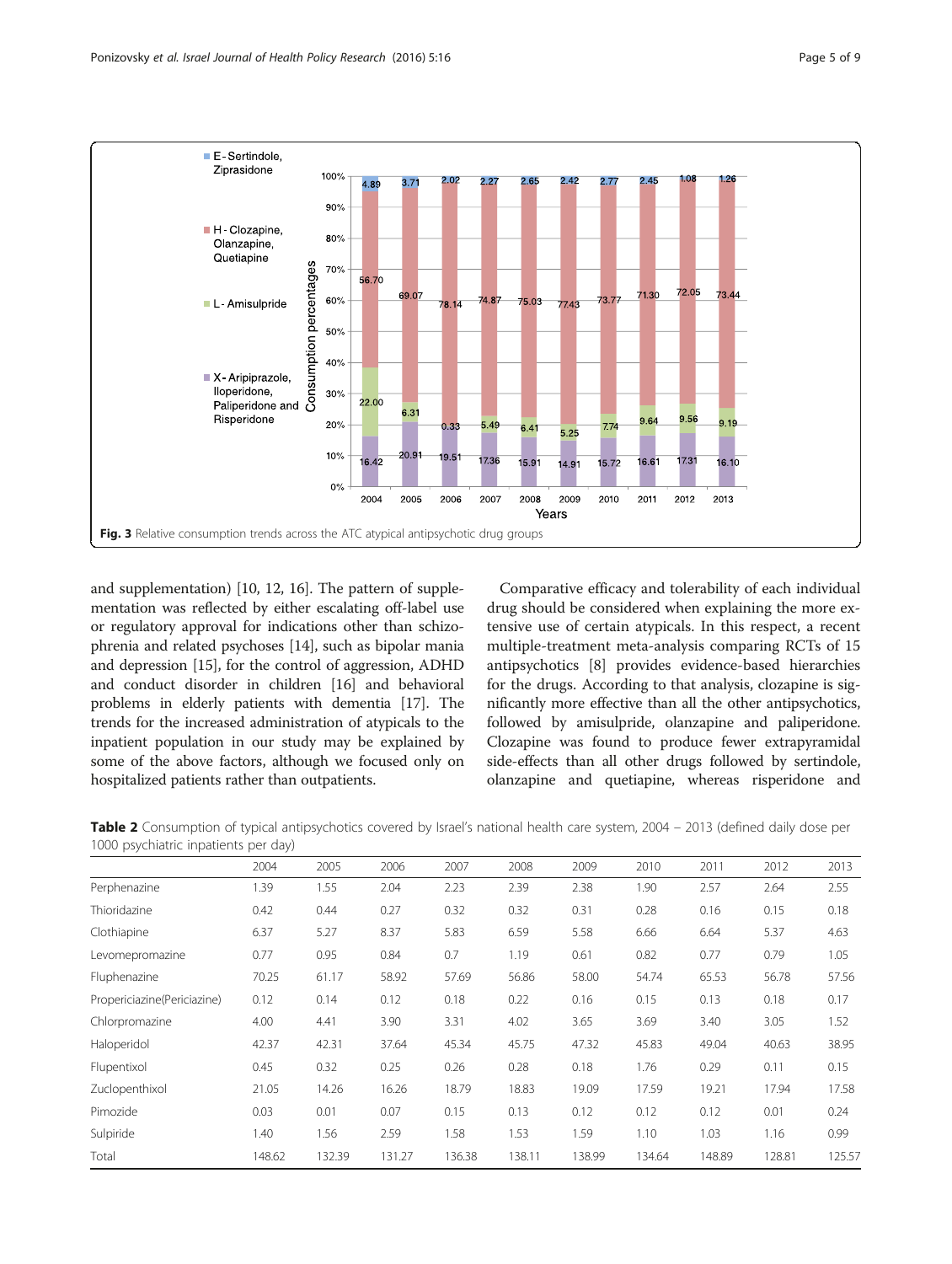|                     | 2004   | 2005   | 2006   | 2007   | 2008           | 2009   | 2010   | 2011   | 2012   | 2013   |
|---------------------|--------|--------|--------|--------|----------------|--------|--------|--------|--------|--------|
| Typicals DDD total  | 148.62 | 132.39 | 131.27 | 136.38 | $38.1^{\circ}$ | 138.99 | 134.64 | 148.89 | 128.81 | 125.57 |
| Percent             | 53.7   | 51.2   | 43.5   | 47.6   | 48.5           | 43.9   | 48.1   | 45.9   | 34.0   | 36.2   |
| Atypicals DDD total | 128.1  | 126.4  | 170.8  | 149.9  | 46.8           | 177.7  | 145.4  | 175.5  | 250.3  | 221.7  |
| Percent             | 46.3   | 48.8   | 56.5   | 52.4   | 51.5           | 56.1   | 51.9   | 54.1   | 66.0   | 63.8   |
| All                 | 276.72 | 258.79 | 302.07 | 286.28 | 284.91         | 316.69 | 280.04 | 324.39 | 379.11 | 347.27 |

<span id="page-5-0"></span>Table 3 The relationship (%) between DDD of typical and atypical antipsychotics covered by Israel's national health care system, 2004 – 2013 (defined daily dose per 1000 psychiatric inpatients per day)

paliperidone were among the less tolerated drugs. Hence, the higher administration rates for olanzapine, quetiapine and clozapine in our study could be explained by better efficacy and tolerability. However, olanzapine and clozapine induce significantly more weight gain than most other antipsychotics, and iloperidone, sertindole, quetiapine, risperidone and paliperidone are associated with significantly more weight gain than aripiprazole, amisulpride and ziprazidone. In addition, there are mixed results for the sedative effect that was found to be the highest for clozapine, but low for both amisulpride and paliperidone. Therefore, all-cause discontinuation, which encompasses both efficacy and tolerability, is a more suitable measure of drug acceptability and utility. From this perspective, the significantly lower rates of all-cause discontinuation for olanzapine, quetiapine and clozapine compared to other atypicals [\[8\]](#page-8-0) could account for their increasing consumption. This explanation is supported by RCTs demonstrating that patients with schizophrenia discontinue antipsychotics mainly due to inefficacy rather than side effects, i.e., patients prioritize efficacy over tolerability [\[23](#page-8-0)].

Apart from the above explanations, our findings could be accounted for by the fact that clinicians tend to increase dosing of medications in an attempt to achieve a better response. Prescription of high doses of antipsychotics is common in hospitalized patients, despite the lack of evidence for such an approach [\[24](#page-8-0)]. For example, olanzapine and quetiapine are well tolerated at high doses, and these doses may also produce greater improvement [[25, 26\]](#page-8-0), whereas increasing the dose of risperidone beyond the optimal recommended dose range (4–8 mg/day) does not improve effectiveness, but exposes the patients to higher rates of side effects [\[27\]](#page-8-0). It is possible that our observation of increased administration trends for olanzapine and quetiapine and decreased utilization of risperidone reflect the changes in clinical practice with regard to antipsychotic dosages owing to clinicians' greater awareness of the balance between clinical benefit and emergent side effects [[28\]](#page-8-0).

Another possible explanation for the revealed trends lays in the popular practice among clinicians of administering more than one atypical to enhance treatment effectiveness (polypharmacy). The practice of polypharmacy in the treatment of psychoses is common across countries and clinical settings: [\[29\]](#page-8-0), 28 % to 57 % of people with schizophrenia reported using more than one antipsychotic during a one-year follow-up [[30](#page-8-0), [31\]](#page-8-0). More specifically, Novick and colleagues [[32](#page-8-0)] reported that only 66.8 % of patients treated with olanzapine, 52.6 % treated with amisulpride and 43.4 % treated with quetiapine maintained their baseline monotherapy over 12 months. Thus, polypharmacy of large doses of several antipsychotics may be partly responsible for the increased utilization trends in Israel, at least for antipsychotics. Hence, systematic studies on appropriate dosing of antipsychotics in conjunction with augmentation strategies are warranted.

Health policy-related factors may also explain the observed trends. As mentioned, all atypical antipsychotic agents, except sertindole, are included in the Israeli list of approved medications that are provided at no cost to patients by the mandatory health insurance funds. The inclusion of any pharmaceutical product in the drug list is accompanied by approved indications and limitations detailed in the National Health Insurance Law. Unfortunately, the process of approval of the atypical antipsychotics was made mainly at a bureaucratic level and without the input of an expert committee and thus was not clinical in nature. From 2004 throughout 2013, the clinical indications for dispensation of atypical antipsychotics were extended by the "health basket" committee in the Ministry of Health. Thus, atypical antipsychotics were granted priority over other treatment options (typical antipsychotics) encouraging the use of atypicals, and consequently, increasing their rates of administration. This was true for olanzapine, quetiapine and amisulpride which were approved in 2006 as first-line treatment for both schizophrenia and bipolar disorder. Similarly, the administration of paliperidone and aripiprazole rose following their inclusion in the approved drug list in 2009 and 2010, respectively.

Atypical (second-generation) antipsychotics were introduced in Israel in 2000 and their cost was substantially higher than that of first-generation antipsychotics. Restricted use of atypicals reflected the significant budget constraints of psychiatric hospitals. Despite the burden, clinical reality required the use of atypicals to attenuate the exposure to serious adverse effects (mainly extrapyramidal) of the first-generation antipsychotics. However, it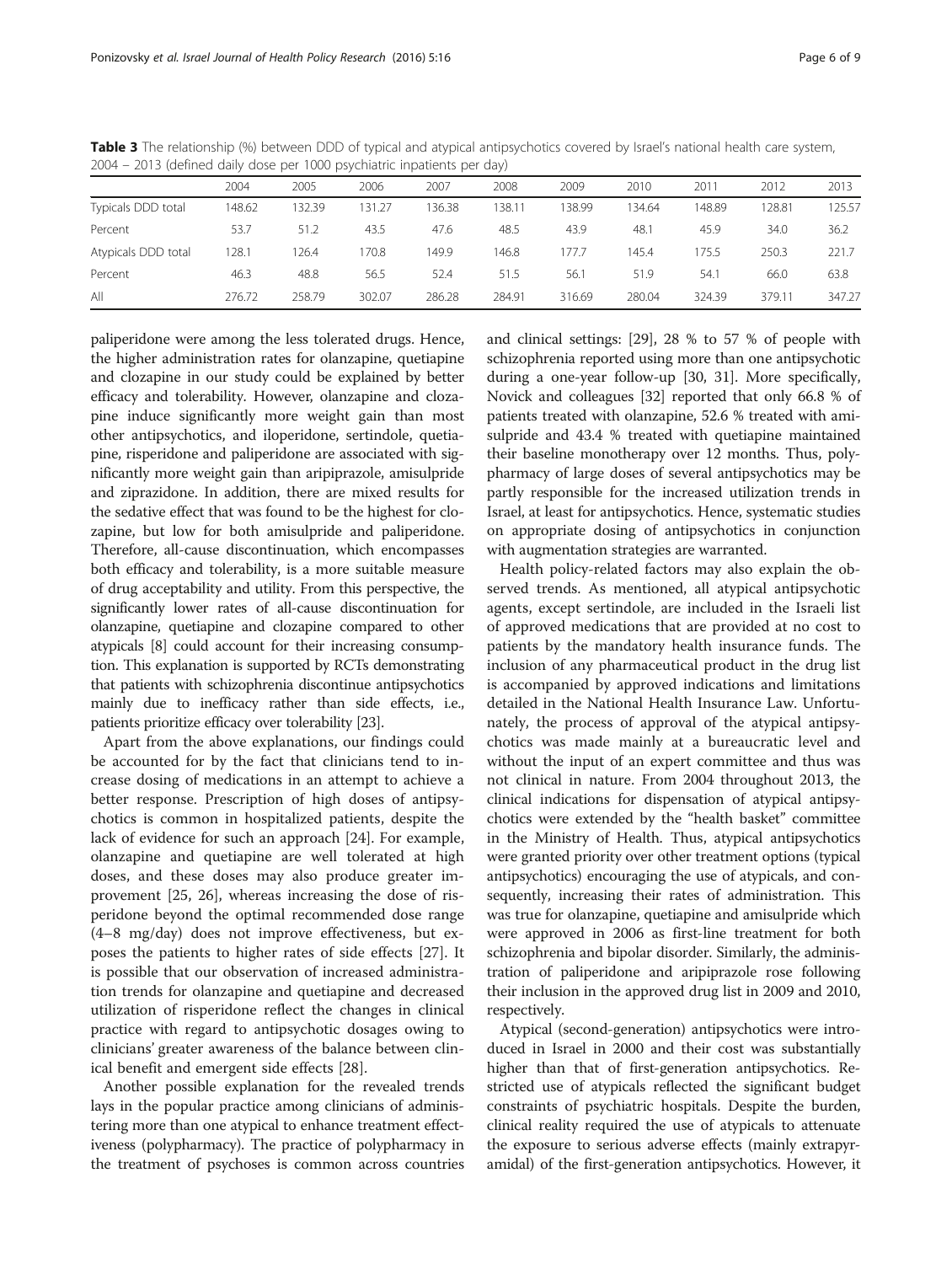is of note that treatment with atypical antipsychotics is associated with obesity, diabetes and metabolic syndrome. The medical care system's cost of reducing EPS by going over to second generation atypical antipsychotics in terms of metabolic abnormalities should be investigated in future studies. It is possible that the results of such studies could reveal a historic mistake made in psychiatry.

It should be noted that the initial high costs of all new atypical antipsychotics substantially decreased five years following approval, which coincided with the introduction of their generic counterparts. Thus, the increase in administration of atypicals can be attributed in part to the registration of less expensive generic drugs in Israel. The introduction of generic olanzapine in 2011 most likely accounted for the sharp increase in its administration owing to the reduced cost.

The trends in the use of atypical antipsychotics reported in this study provide useful information for policy development for the treatment of patients with SMI, patients resistant to conventional treatment or those experiencing serious adverse effects.

## Policy implications for the near future

The National Health Insurance Law, introduced in Israel in 1995, exposed a gap between provision of physical and mental health services. Article 2 of the Law assigned responsibility to the Health Maintenance Organizations (HMOs) for physical health services. However, according to Article 3, the State remained responsible for mental health services. The Mental Health Service System Reform [[33](#page-8-0)] declared that the State would finance psychiatric hospitals until July 2015, after which financial responsibility would be transferred to the HMOs. Psychiatric hospital budgets include salaries for staff (based on collective agreements) and for all hospital operations, including medications.

Given the above considerations, the Israeli Ministry of Health allocated an earmarked 10 million NIS annual budget for atypical antipsychotic agents. Over the last decade, the number of new atypical antipsychotics increased and their costs decreased following the introduction of generic forms of some of the atypicals. These parallel processes allowed the psychiatric hospitals to extend the use antipsychotics and remain within the constraints of the existing budget.

The Mental Health Reform implemented fundamental changes in the economic status of state psychiatric hospitals: HMOs now finance all psychiatric hospitalizations, and the former state-owned hospitals no longer receive government funding. Prior to the Mental Health Reform, psychiatric hospitals received an earmarked budget for atypical antipsychotics (approximately 14.5 million NIS total, or 2400 NIS per bed). Following implementation of the reform, this special budget was cancelled and the allotment was added to the cost per day of hospitalization. Considering that most of the drug company profits are from medications administered in ambulatory care, negotiations are under way with the pharmaceutical companies to reduce the cost of inpatient medications. Economic limitations and inevitable budget deficits will undoubtedly impact the choice of inpatient antipsychotic treatment.

The use of clozapine will be extended for both acute and chronic resistant patients for two reasons. First, clozapine is the most effective treatment for schizophrenia patients who are resistant to other atypicals, and second, its generic form is relatively inexpensive. It is therefore expected that the HMO's will encourage psychiatric hospitals to initiate the treatment with clozapine as early as possible, an advantageous scenario for schizophrenia patients and their families.

Long-acting forms of atypical antipsychotics will be prescribed mainly in community health-care settings as maintenance treatment for schizophrenia and will be prescribed in hospitals just prior to discharge in line with HMO policy.

In sum, the trends detected in this study support several recommendations for policy development regarding the treatment of patients with SMI, patients resistant to conventional treatment or those experiencing serious adverse effects of conventional treatment.

## Study limitations

The calculation of the defined daily dose (DDD) adjusts total consumption of atypical antipsychotic medications by the number of psychiatric inpatients nationwide. Hence, variation in DDDs over time could reflect changes in the volume of inpatients with disorders other than schizophrenia, many of whom are less likely to be treated with atypical antipsychotics. This could account for the large year-to-year swings in DDDs, if the total psychiatric inpatient population varies more over time than the size of the inpatient population with schizophrenia.

In addition, our study included only inpatients in all psychiatric settings (i.e., the most severe cases), hence the obtained results cannot be generalized to outpatients with SMI or the general population. As previously mentioned, this study sample was chosen because of the availability of reliable data on atypical antipsychotic utilization in the inpatient population and the reliable statistics of psychiatric hospitalizations. Future studies targeting outpatient populations are warranted.

Another limitation is the use of an aggregate, non-patient level of data. Due to this limitation the contribution of growth in polypharmacy, increasing doses over time, or inclusion of more patients receiving such treatments could not be assessed. Furthermore, the aggregate data evaluation cannot scrutinize explanations for changes in the prescribing patterns of atypical antipsychotic agents. Some of the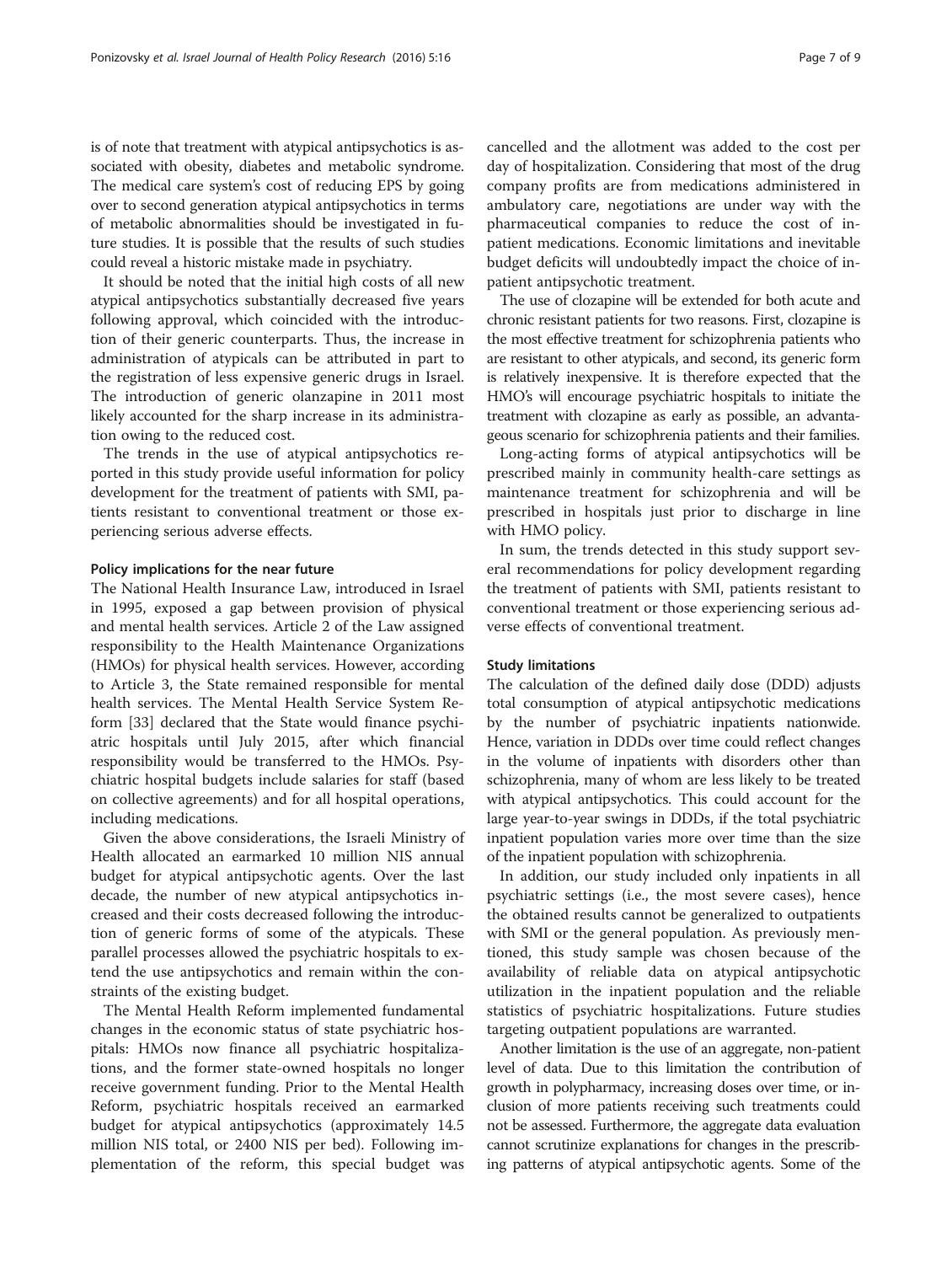factors that drive drug-specific prescribing trends are not observable in aggregate data. As a result, a further study could focus on explanatory factors that can be related to the aggregate data, such as the timing of introduction of various drugs to the market, and the dates that they were first introduced as generics. A timeline with those changes could add considerable value to the study by illustrating which regulatory changes relate to which trends. Unfortunately, we do not have reliable information regarding the timing of drug and generic entry. The use of patient-level data is an interesting topic for future study, in which the number of patients using each medication could be analyzed.

Finally, the time-frame for the trends of recently marketed atypicals (paliperidone, iloperidone, and sertindole) is shorter than for the older atypicals, such as clozapine, olanzapine and risperidone. Further research is needed to explore the consumption trends for the novel atypicals in the long-term.

It appears that the growth in the use of atypicals represents both substitution for typicals as well as a supplementation (expansion of the total use of antipsychotics), namely, use of atypicals for patients or indications where they were reluctant to use typicals. A 10-year retrospective study on the trends in prescribing psychotropic drugs to children and adolescents within an inpatients adolescent psychiatric ward in Israel has demonstrated that typical antipsychotic prescriptions decreased by 35.5 % while the prescriptions of atypical antipsychotics increased by 51.5 % [\[34](#page-8-0)]. Similar analysis of the trends in the types of antipsychotic prescribed to schizophrenia patients over a 3-year period has been found in two large mental health catchment areas of Auckland (Australia): with an 18.6 % increase in atypical antipsychotics and a 23.3 % decrease in both intramuscular and oral typical antipsychotics [[35\]](#page-8-0).

## Conclusion

The reasons for the increasing administration of atypical antipsychotics, as well as the decrease in the consumption of typicals, in the psychiatric inpatient population over the last decade are not totally clear. Similar trends have also been observed in other countries among psychiatric outpatients. These trends seem to be related to both substitution and supplementation. In the absence of evidence on the nature of the increasing trends in the utilization of atypical antipsychotics among inpatients, the possible contribution of their extended off-label prescription or potential augmentation strategies of combinations of several antipsychotics (polypharmacy) cannot be ruled out. Rigorous detailed research in dosing of antipsychotics and their combined use is needed before firm conclusions for solid policy changes can be drawn.

#### Competing interests

The authors declare that they have no competing interests.

#### Authors' contributions

AMP, EM and MB-L conceived of the project with input on the design from IB. EM and MB-L conducted the statistical analysis. AMP wrote the first draft of the manuscript and AW and ES provided significant input in the drafting of the final version of the manuscript. All authors contributed to and have approved the final manuscript.

#### Authors' information

Alexander M. Ponizovsky, MD, PhD, is a psychiatrist and former Advisor on Mental Health Research at the Ministry of Health's Mental Health Services Division (2001–2015). He is now an independent researcher. He is author of more than 150 scientific publications in diverse areas of psychiatry and related sciences including psychopharmacoepidemiology; suicidology; schizophrenia and addiction disorders; hospital and community-based mental health services and rehabilitation; evaluation for different treatment programs with regard to quality of life and psychosocial outcomes assessment; psychological distress, psychosocial resources, and maintenance treatment; migration and mental health research.

Eli Marom, MSc, is a pharmacist and Deputy Director of the Ministry of Health's Pharmaceutical Division. He has published in several areas of pharmacoepidemiology and in reforms of pharmaceutical policy. He promotes harmonization and adoption of standards as part of the Israeli regulation of pharmaceutical services.

Michal Ben-Laish, B.Sc. is a biologist and pharmacist, who has worked as part of the Ministry of Health's Health Technology Assessment Division and the Drug Registration Department in the Pharmaceutical Division (2012–2015). She worked as part of a team for providing accessibility of information about drugs, from the National List of the publicly funded Health Services in Israel. Igor Barash, MD, MHA, is Deputy Director of Eitanim Psychiatric Hospital. Previously (2010–2014), he was head of the Clinical Department, Mental Health Services, Ministry of Health.

Prof. Abraham Weizman obtained his MD degree from the Sackler Faculty of Medicine at Tel Aviv University in Israel and subsequently spent 2 years as a visiting scientist at NIMH in Bethesda, MD. He is a Professor of Adult and Child Psychiatry, the Head of the Research Unit at Geha Mental Health Center and Director of the Felsenstein Medical Research Center, all affiliated with the Sackler Faculty of Medicine, Tel Aviv University. Professor Weizman investigates brain mechanisms of mental disorders. In recent years he has focused on neurodevelopmental disorders, the development of new strategies for the treatment of psychotic disorders and psychopharmacology of mental disorders.

Dr. Eyal Schwartzberg, RPh, MSc, PhD, MRPharmS, is a qualified pharmacist and regulator. Since 2012 he has served as the State's Chief Pharmacist and as the head of the Pharmaceutical Division in the Israeli Ministry. In this capacity he is responsible for setting regulations and policies for, the pharmaceutical industry and the pharmacy profession. Dr. Schwartzberg is also senior lecturer in clinical pharmacy and pharmacy practice at the School of Pharmacy at Ben Gurion University. Dr Schwartzberg has extensive experience in clinical pharmacy, risk management, benefit risk analysis and crisis management.

#### Acknowledgments

We thank the staff of the SAREL drug warehouse for assistance with data collection and two anonymous reviewers for their thoughtful and contributing comments.

#### Funding sources

A.M. Ponizovsky was supported in part by the Ministry of Immigrant Absorption.

#### Author details

<sup>1</sup>Mental Health Services, Ministry of Health, Jerusalem, Israel. <sup>2</sup>Pharmaceutical Administration, Ministry of Health, Jerusalem, Israel. <sup>3</sup>Research Unit, Geha Mental Health Center and Felsenstein Medical Research Center, Sackler Faculty of Medicine, Tel Aviv University, Tel Aviv, Israel. 435/1 Ha-Kinor St. Ma'ale Adumim 9837125, Israel.

Received: 9 April 2016 Accepted: 3 May 2016 Published online: 15 June 2016